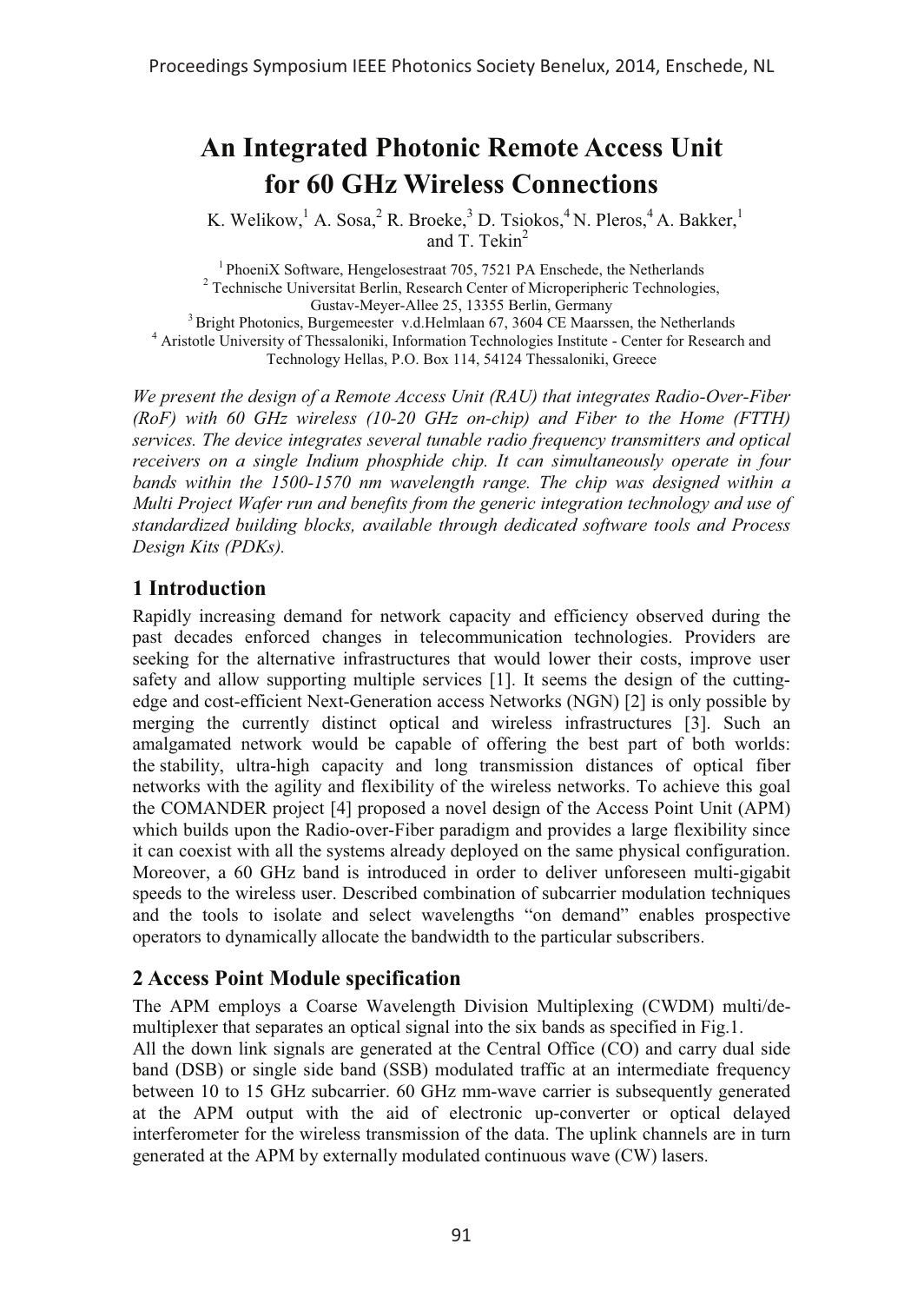

**Figure 1: Scheme of the proposed chip design.**

The control signals are used for bandwidth allocation processes, wavelength tuning of the RoF DL filter and the RoF UL tunable laser tuning prior to the initiation of the next scheduled data session. After Optical-to-Electrical conversion at the photodiode, the control signals generated at subcarrier frequency of 59.8 GHz, are broadcasted by the microwave antenna. At the same time, the UL control wavelength carries signaling pulses from the wireless antenna to the CO which notify the latter about the pending uplink traffic requests from the wireless users.

The target transmission speed of UL and DL FTTH signals is 10 Gbps whereas for the respective RoF signals 2.5 Gbps is foreseen. The control signals require sub-gigabit speeds to ensure communication between the APM and CO.

# **3 Circuit design**

The optical subunit of the APM was designed as a photonic integrated circuit (PIC) on the Indium Phosphide platforms following the generic integration concept [5]. Two proposed chips will be fabricated in cooperation with foundry partners Oclaro and FhG HHI [6, 7] in a multi-project wafer (MPW) run [8] offered by the PARADIGM project [9]. The size of the chip is in both cases is  $4 \times 6$  mm<sup>2</sup> and it combines several passive and active devices: multiplexer, fixed and tunable transmitters and tunable receivers as schematically shown on Fig.1.

It is worth noticing that both chips were designed with the use of OptoDesigner –  $a$ dedicated software [10] which significantly reduced time for translating the functional specification into a final mask layout by offering direct access to the PDK of the chosen foundry. Moreover, the information about technology and parameters of the building blocks provided by the foundries in their Design Manuals allowed compatibility check at the early stage of the design process and prevented additional problems that might have been potentially introduced during circuit compilation. Once all the building blocks were placed and the interconnections were made, the Design Rule Check (DRC) functions built into the software enabled fast an accurate verification whether the design is foundry compliant.

# **3.1 Multiplexer/Demultiplexer**

The CWDM multiplexer/demultiplexer was realized as an Arrayed Waveguide Grating (AWG). The original design assumed cascading AWGs in order to obtain the targeted multi/demultiplexer response. However, due to the complexity of the whole circuit and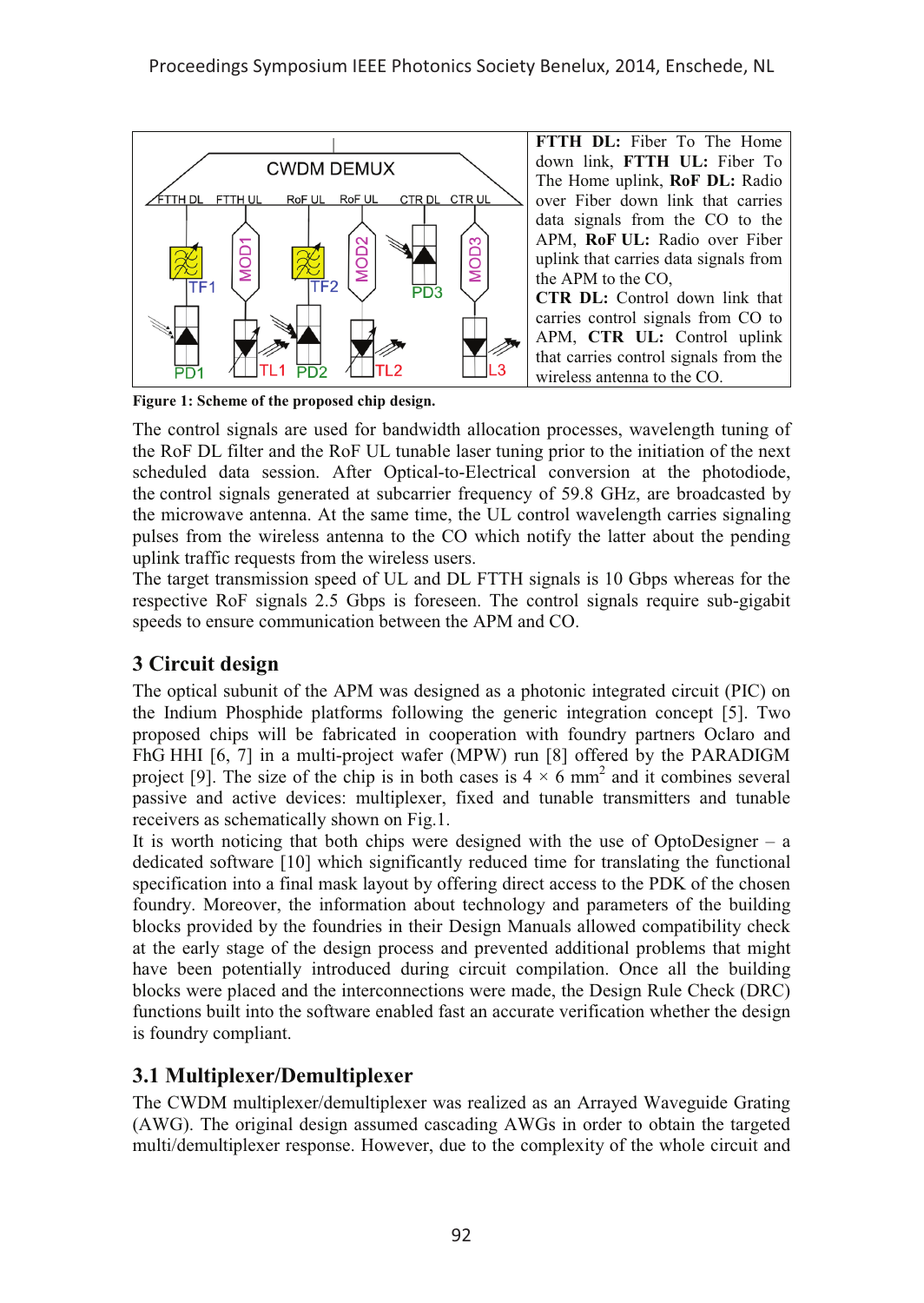the use of multiple building blocks the available space on the die was significantly reduced, therefore authors decided to use a single multiplexer for all 6 channels. The AWG of a reasonably smaller footprint was specifically designed to have a non-constant channel spacing and was optimized for both foundries. Due to the waveguide resolution it was not possible to obtain large bandwidth difference per channel without introducing additional losses or increasing the footprint. The figure below shows the comparison between AWG responses for the target specification and the final design.



**Figure 2: Comparison of the target and designed spectral response of the multi/demultiplexer**

## **3.2 Tuneable Transmitters**

The circuit of Fig.1 contains two tuneable Distributed Bragg Reflector (DBR) lasers of the structure presented in figure 3.

In case of FhG/HHI the DBR laser is offered as a smart building block, while on the Oclaro platform the corresponding structure has to be built from the basic building blocks.



**isolation slots.**

Regardless of the approach, each laser structure was optimized to meet the targeted specification – central wavelength and tuning range while obeying the foundry rules.

Bragg reflectors create the resonant cavity while a Semiconductor Optical Amplifier (SOA) section provides gain. The short front grating determines both the position of the reflectivity peak and the level of optical power being coupled out. The long rear tunable grating is tuned to the same peak position but has to provide much higher reflectivity. As the reflectivity depends on both grating's length L and its strength  $\kappa$  it might be impossible to obtain exactly 100% in the fabrication process. Therefore a PIN photodiode is placed behind the rear DBR as an optical termination element. Both foundries offer tunability of their gratings in the 4 nm range towards shorter wavelengths. The main parameters of the DBR laser for both foundries are compared in the table below.

**Table 2: Comparison of the tuneable laser parameters designed at HHI and Oclaro platforms.**

| Parameter<br>name | Kappa<br>$[cm^{-1}]$ | L RDBR<br>${\rm [µm]}$ | <b>FDBR</b>   L SOA<br>- L<br>${\rm [µm]}$ | ${\rm [µm]}$ | PM<br><b>fuml</b> |
|-------------------|----------------------|------------------------|--------------------------------------------|--------------|-------------------|
| <b>HHI</b>        | 90                   | 300                    | 50                                         | 500          | 50                |
| Oclaro            | 35                   | 500                    | 60                                         | 450          | 130               |

Amplitude modulation with speeds over 10 Gbps as defined in section 2 can be obtained on Oclaro platform which benefits from the fast electro-optic phase modulators